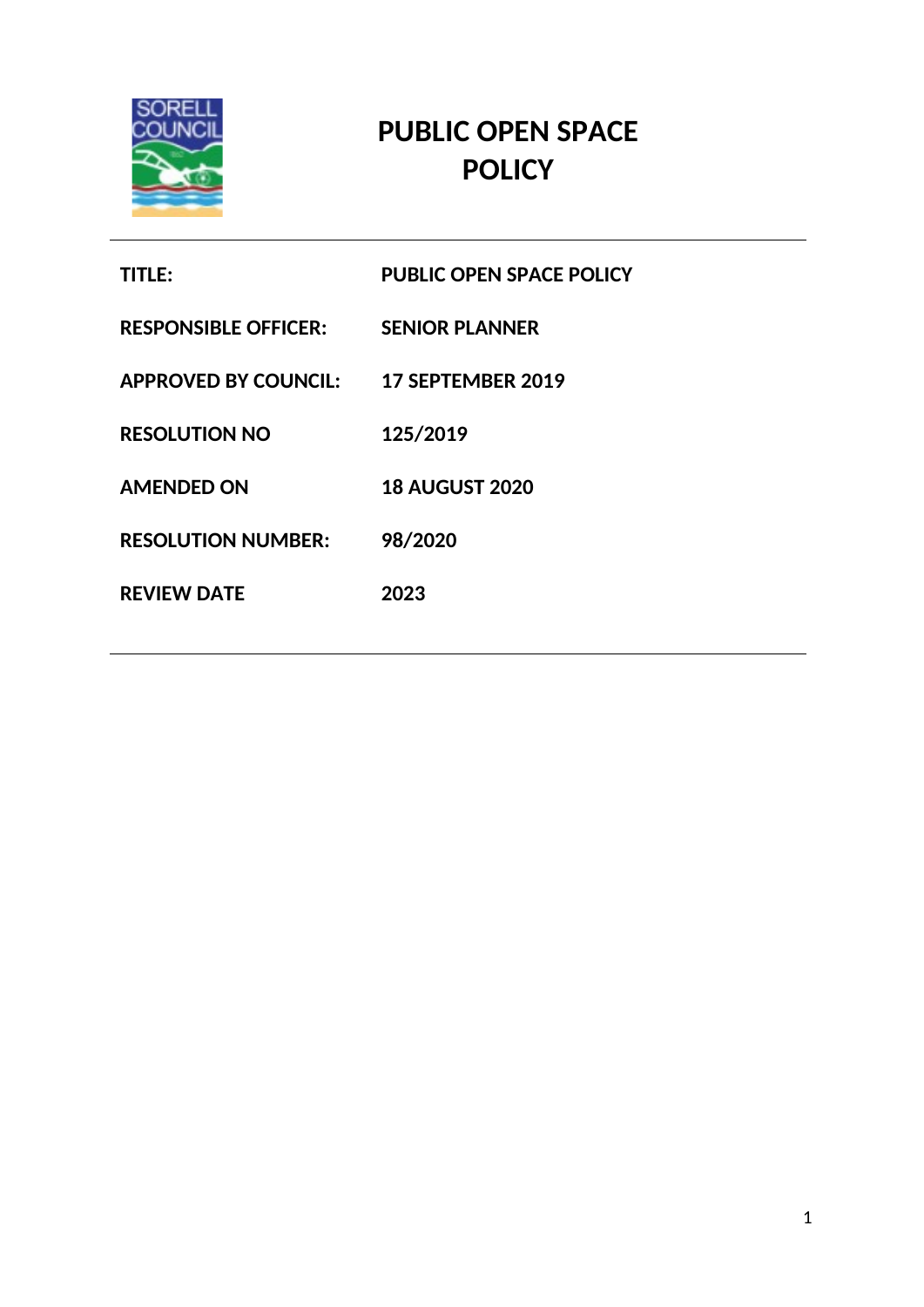# **POLICY**

# **1. POLICY AIM**

1.1. To provide guidance on Council's decisions regarding the provision of a diverse, integrated and sustainable open space network. This network will provide for a range of active and passive sport and recreational opportunities, as well as protect and enhance natural and cultural values, through accessible, safe, and well-designed open spaces and supported by high quality facilities and amenities.

# **2. POLICY BASIS**

- 2.1. This policy gives recognition of the Council's powers and obligations in respect to Public Open Space (POS) applicable to the subdivision of land under the provisions of the *Local Government (Buildings and Miscellaneous Provisions) Act 1993* (LGBMP). These provisions enable the Council to:
	- (a) require a subdivider to provide to Council up to 5% of the land (for example as a park or reserve) being subdivided as POS; or
	- (b) require POS in excess of the 5% contribution as a part of any subdivision proposal subject to appropriate compensation to the owner; or
	- (c) require a subdivider to provide up to 5% cash in lieu contribution of the *improved* value of the land being subdivided (less any area provided as POS where applicable); or
	- (d) refuse a subdivision if it is of the opinion that the proposal should be altered to include (or omit) POS.
- 2.2. It is a requirement of the *Sorell Interim Planning Scheme 2015* (Planning Scheme) that on the subdivision of land POS is provided as land or as cash in lieu, in accordance with this Policy.

#### **3. OBJECTIVES**

- 3.1. The objectives of this Policy are to:
	- (a) provide a consistent approach to the taking of land as POS by the Council, or alternatively the payment of cash in lieu of POS;
	- (b) articulate the basis and justification upon which the Council draws its requirements to take POS, or a cash contribution in lieu of it, in any and specific subdivision developments;
	- (c) guide and inform the acquisition of POS having regard to supply, demand, location and suitability of existing POS and to ensure new areas are safe, accessible and fit for purpose;
	- (d) guide when to take a cash contribution in lieu of POS, and the use of accumulated contributions;
	- (e) guide the nature and standard of improvements to POS required to be completed prior to transfer of the land to the Council; and
	- (f) assist agencies, community groups, clubs, developers and residents to understand Council's POS policy.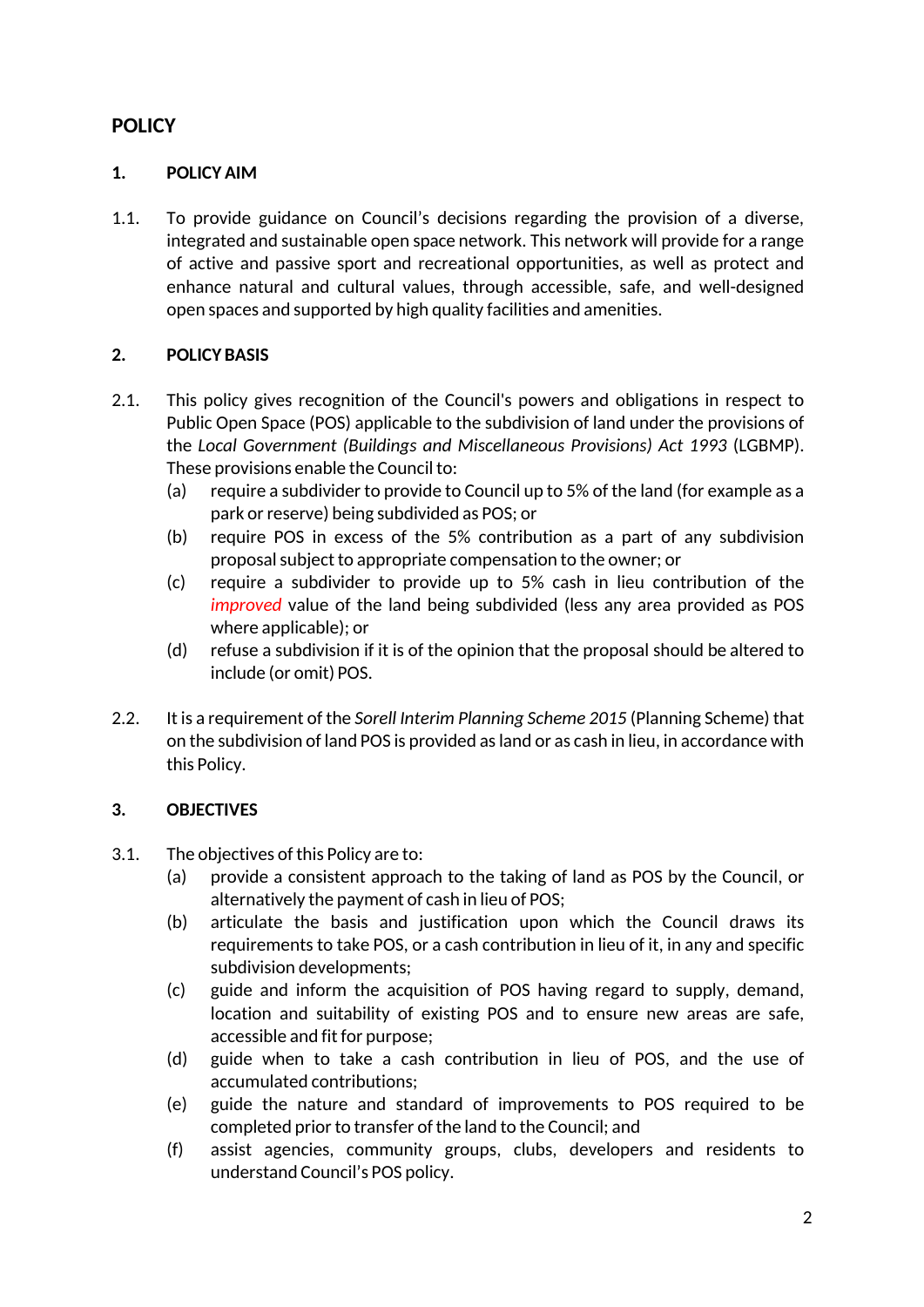#### **4. SUBDIVISION CONSIDERATIONS**

- 4.1. The contribution of POS, either as land or as cash in lieu, occurs most commonly at the approval of a subdivision.
- 4.2. In general, the creation of new lots increases the need for POS. The extent to which the new lots increase the need for POS will determine whether POS is required by Council and the amount of POS required.
- 4.3. The following considerations will guide the exercise of the discretion to impose a requirement that POS be provided and the amount of POS required:
	- (a) Sufficient POS land is to be secured through the subdivision process to provide social and passive recreational opportunities and facilitate multiuser connectivity through land within the community.
	- (b) At the local level, new areas of open space should be secured in developing urban areas to serve the future population.
	- (c) In established areas, priority should be towards improving the connectivity to and between existing POS and improving the quality of related facilities and amenities.
	- (d) Where there is no clear benefit in acquiring new land areas of POS, or POS less than 5% of the area of new lots, a cash contribution will be required<sup>1</sup>. Accumulated monies will be used for related new or renewed facilities and amenities within the local area in accordance with priorities established by Council's asset management plan. Monies will not be used for asset maintenance purposes.
	- (e) In areas where POS has been previously acquired or has been identified as being required in the future, subdivisions benefiting from that POS ought to contribute financially towards its acquisition and subsequent development.
	- (f) POS to be transferred to Council must be developed to an appropriate standard prior to transfer. In order to achieve this principle, applicable subdivision permits may include conditions relating, but not limited to, landscaping, playground equipment, shelters and seating, weed management, fencing, vehicular accesses and/or installation of vehicle barriers, installation of services and lighting and construction of paths.
	- (g) Any developed areas of POS must meet the relevant Australian Standards with an agreement between the developer and Council to have a 12 month defect period which is the responsibility of the developer upon transfer to Council.

 $1$  Note that the percentage to which a POS contribution should be made is to be determined through consideration of Section 5.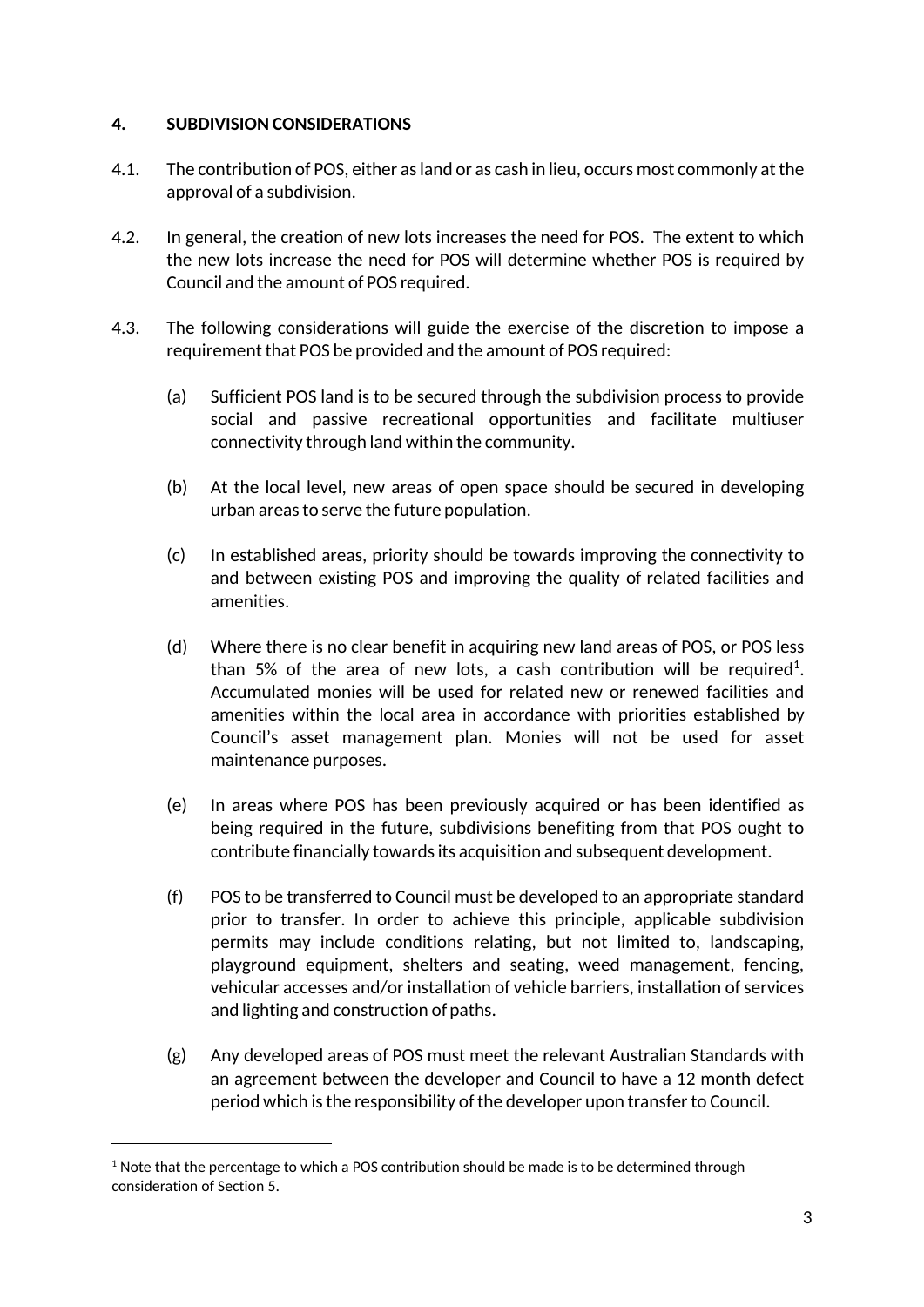- 4.4. Land to be provided to Council for the purposes of POS is to be transferred at the time of the sealing of the final plan by Council. If a permit provides for staged development, POS as land must be transferred as part of the first stage, unless otherwise determined by the General Manager of Council. Where land is to be dedicated, the final plan of subdivision must be accompanied by a Memorandum of Transfer to the Council. This transfer is to be executed by the vendor, identifying the land to be transferred and accompanied by the required Lands Titles Office and stamp duty fees and charges.
- 4.5. Land used for the following purposes shall not be transferred to Council as POS:
	- (a) stormwater detention basins or drainage swales and natural water courses that would otherwise form part of the overall drainage infrastructure within the subdivided area;
	- (b) above ground infrastructure such as utility stations;
	- (c) below ground infrastructure that would limit the use of the land above it and/or would limit landscaping treatments;
	- (d) pedestrian access ways;
	- (e) inaccessible coastal areas; and
	- (f) land burdened by easements or rights of way.
- 4.6. Where land is required for any of the purposes identified above at 4.5, it should be provided to the relevant authority for the intended purpose as necessary and will not be accepted by Council as POS.
- 4.7. Where land for the purposes identified at 4.5 is attempted to be transferred to Council, an additional contribution must be provided being either additional land for POS, or alternatively a cash contribution to the percentage equivalent of the outstanding land contribution or a cash contribution provided in lieu of it.
- 4.8. Consultation with the Crown is necessary in circumstances when POS in the form of littoral and riparian reserves is proposed to be transferred to it. The LGBMP Act provides that such land can be transferred to the Crown.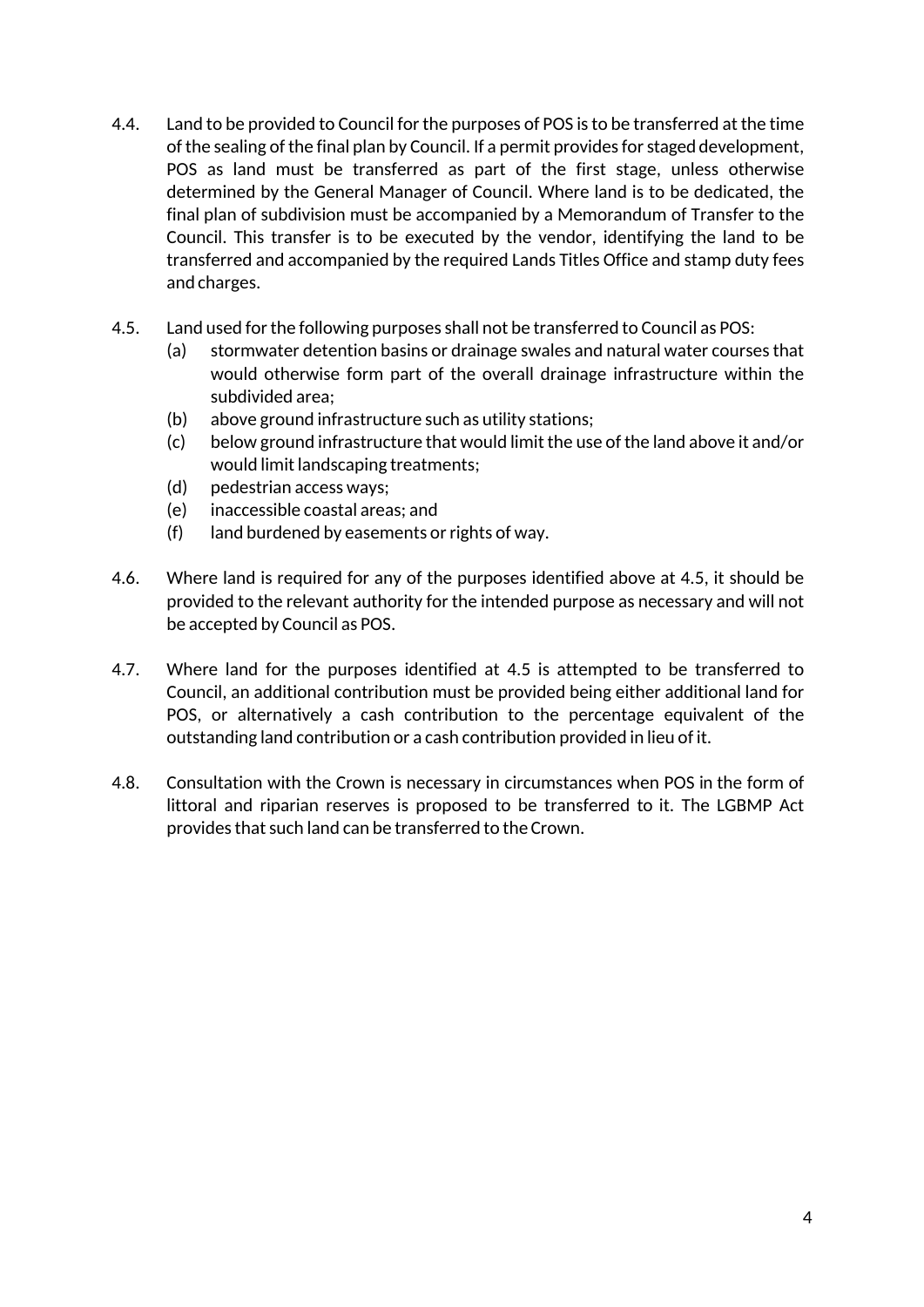#### **5. ASSESSMENT OF PUBLIC OPEN SPACE LAND**

- 5.1. The provision of POS needs to be considered in the context of the neighbourhood, local and municipal recreational needs.
- 5.2. Land may be taken for the purposes of POS provided that:
	- (a) a Council policy specifically identifies it as being required; or
	- (b) securing the land would be consistent with one or more the following principles:
		- (i) it would further the objectives of any adopted Council policy;
		- (ii) the land is the best location for POS in the wider area where the subdivision is located and there is low likelihood of alternative sites;
		- (iii) the land is convenient, accessible and fit for purpose (i.e. useable and not overly constrained by topography, shape, natural hazards or infrastructure) and does not duplicate nearby POS;
		- (iv) the land would provide or improve accessibility through the site or surrounding area;
		- (v) the land would provide or improve connectivity to and between existing POS;
		- (vi) the land would provide or improve connectivity to and between existing and prospective POS environments/requirements/plans;
		- (vii) the land would enhance the general amenity and urban character of the area; and
		- (viii) securing the land would protect areas of locally significant natural/environmental or cultural value.
	- (c) the land can be developed and maintained within Council's resources having regard to Council's asset management plan;
	- (d) the size, shape and location of land is consistent with established Crime Prevention through Environmental Design (CPTED) Principles;
	- (e) the land is not unreasonably constrained by land hazards; and
	- (f) an assessment is undertaken by Council in relation to the need for POS in accordance with the following considerations:
		- (i) the existing provision of POS in the vicinity of the subject area;
		- (ii) the demand for land created by the subdivision;
		- (iii) whether the land is conveniently located to service existing or future users;
		- (iv) the biodiversity value, extent and condition of existing vegetation/habitat;
		- (v) whether the land is fit for propose in terms of size, shape, topography, gradient, infrastructure, conservation covenants or other encumbrances;
		- (vi) the extent to which the land contributes to Council's ability to support a diversity of recreational activities;
		- (vii) the best location for POS in the wider area where the subdivision is located and the likelihood of alternative sites;
		- (viii) the land's vulnerability to natural hazards; and
		- (ix) anticipated service life/longevity due to sea level rise.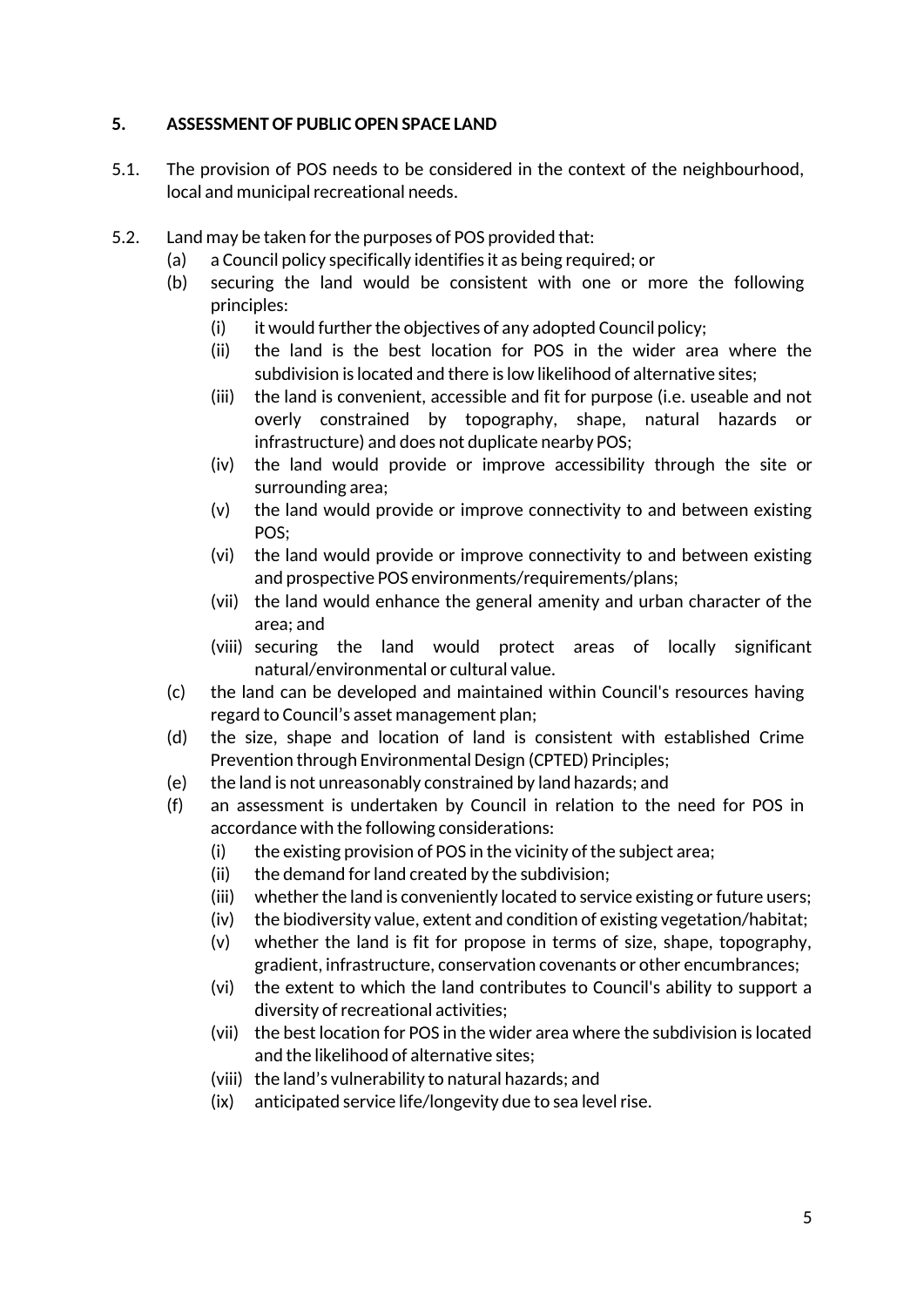# **6. ASSESSMENT FOR CASH IN LIEU OF PUBLIC OPEN SPACE LAND**

- 6.1. Where it is determined that land should not be taken as a POS contribution through part 5 of this Policy, a cash contribution must be considered.
- 6.2. This cash in lieu contribution should be made in compliance with the following assessment criteria:
	- (a) the land is located in one of the following zones:
		- (i) General Residential Zone;
		- (ii) Low Density Residential Zone;
		- (iii) Rural Living Zone;
		- (iv) Village Zone;
		- (v) Local Business Zone; or
		- (vi) General Business Zone; or
	- (b) a cash contribution in lieu of POS may be required in all other zones when:
		- (i) other land within the estate/suburb has been zoned in the Planning Scheme as being required for POS; or
		- (ii) other land within the estate/suburb has been identified in any Council policy as being required for POS.
- 6.3. In recognising the objectives and principles of this policy, a cash contribution in lieu of POS (or part thereof) not exceeding 5% of the *improved* value of the area being subdivided shall be required as part of any subdivision in the following circumstances:
	- (a) the subdivision proposal does not provide any POS; or
	- (b) less than 5% of the total area being subdivided is proposed as POS; or
	- (c) the proposed POS land (or part thereof) is not acceptable to Council; or
	- (d) it is not desirable to secure POS land from the subject land.
- 6.4. In determining the percentage of a cash in lieu contribution, the following criteria must be considered:
	- (a) the existing provision of POS in the vicinity of the subject area;
	- (b) the extent to which the newly created lots will impact upon demand for POS; and
	- (c) the size of the newly created lots and the extent to which the lots can provide for their own recreational opportunities.